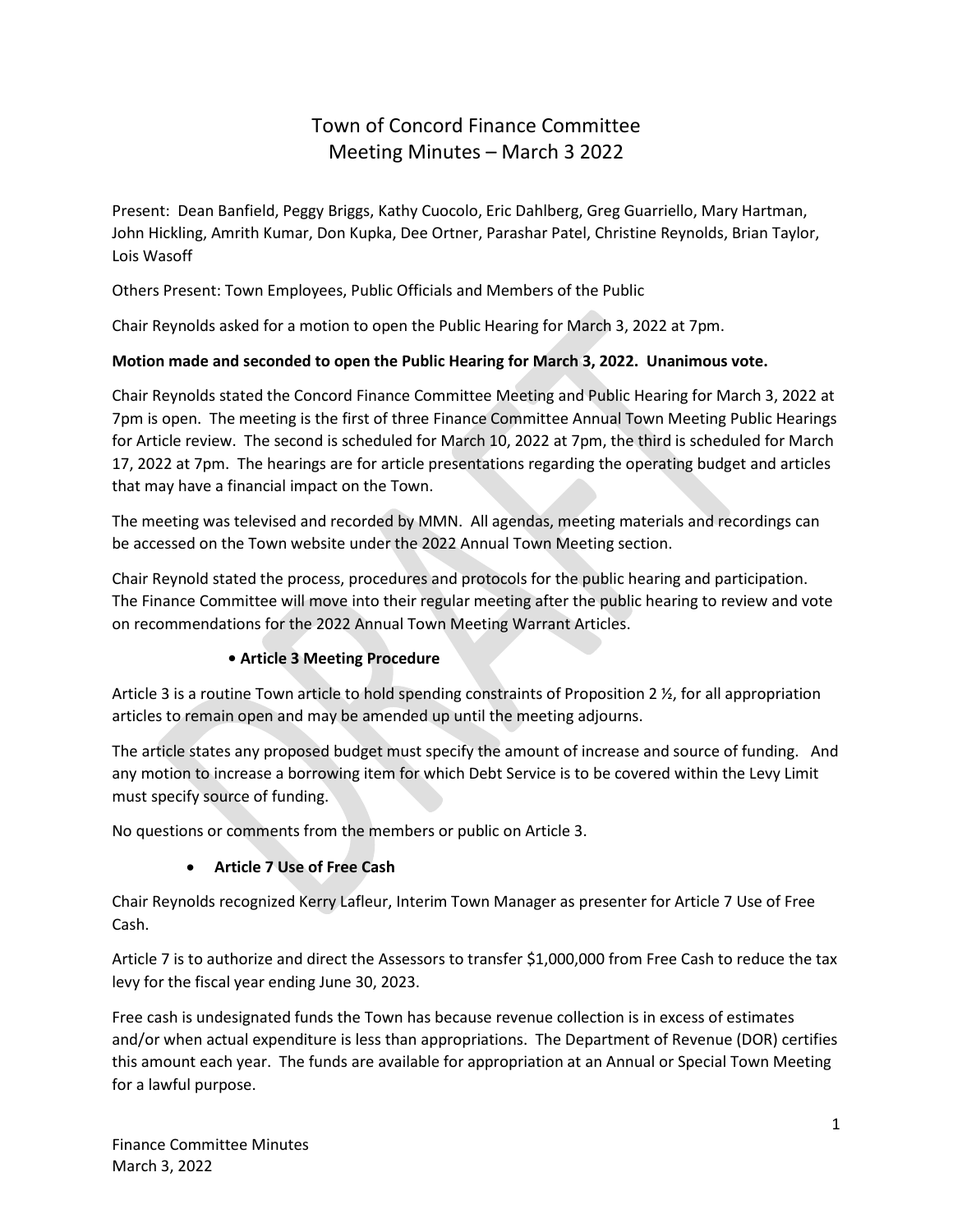The Town adopted a Free Cash Policy which states a level of 5 to 10% of the general fund, and if it rises above 10%, Town Management shall consider recommending using excess for a capital item or general fund stabilization fund.

The certified free cash for the last 10 years was presented. 2021 available free cash is higher than 2020 but lower than years 2012 through 2019 because use of free cash to lower tax bills and advance community initiatives.

The certified free cash for the Town as of June 30, 2021 is \$7,695,461. The amount is DOR certified.

| The 2022 Annual Town Meeting Requests:      |             |
|---------------------------------------------|-------------|
| Article 7 Reduce Property Taxes             | \$1,000,000 |
| Article 20 Middle School Stabilization Fund | \$500,000   |
| Article 24 Affordable Housing               | \$500,000   |

The estimated balance is \$5,695,461 (4.78%) if all ATM Warrant Articles are approved.

Article 7 is requesting \$1,000,000 transfer from Free Cash to reduce property taxes.

No questions or comments from the members or public on Article 7.

#### • **Article 8 FY22 Budget Line-Item Adjustments**

Ms. Lafleur stated that there is no motion anticipated for Article 8 but did want to review in case there is a motion made at Town Meeting.

The Town Manager must manage the bottom line of each line-item appropriation. Adjustments are only allowed by further Town Meeting action or Year-end transfer process provide under MGL Ch. 44 sec 33B.

The expenditures are coming in lower than anticipated and any transfer that may be required would not have a legal expense.

The Town's budget is appropriated by Town Meeting in 16 distinct line items. The budgets are prepared well in advance of fiscal year but sometimes circumstances change resulting in proposed adjustment amounts available at due and amounts needed are due. She noted that the approval of this transfer does not increase the total appropriation approved under 10-ATM-2021.

Remedy under MGL Ch.44 sec 33B to seek a year-end adjustment with approval from the Finance Committee and Select Board. Or required to raise a like amount on the tax recap.

Chair Reynolds asked for questions and comments from the Finance members

*Ms. Hartman asked if there is no Article/motion does that mean there are no over expenditures in the budget line items for the fiscal year. Ms. Lafleur stated yes, that would mean no over expenditures.*

Chair Reynolds asked for questions and comments from the public. No questions or comments from the public.

#### **• Article 9 FY23 Town Budget**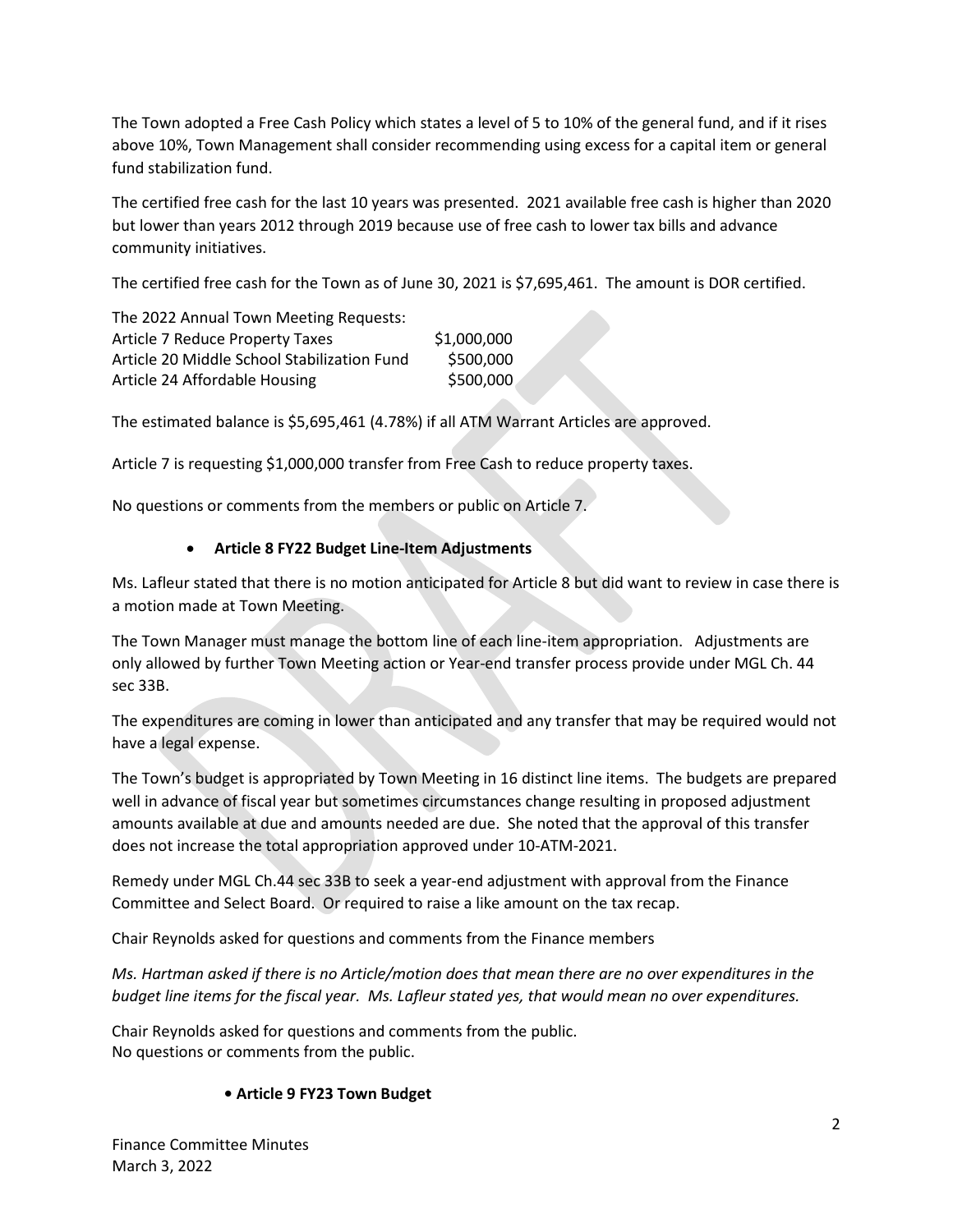Article 9 seeks the Town appropriate \$51,005,334 for the operation of Town Departments and joint accounts for the FY23.

There will be a handout made available at Town Meeting of the Town's FY23 Budget.

The request exceeds the guidelines but the delta between is funded through reappropriation and capital funding.

Ms. Lafleur shared a slide with the summary of the Budget Article. The slide indicated the appropriation description and cost and the funding description and amount.

The Operating and Capital Tier 1 FY23 Guideline (total \$30,335,046 3.56%) and the FY23 Town Manager Recommendation (total \$31,244,746 6.66%). Ms. Lafleur stated hard work was done to meet the guideline, it could not be done without impacting Town services.

The bridge would be to carry forward the \$600k of unspent operating appropriation which is allowed in MGL Ch.44 33b of unspent appropriation before close of fiscal year to use, the carry forward will impact Free Cash but reduces impact to property tax. The \$600k is available because of position vacancies, limited office hours and other unused services.

A transfer of \$309,700 from previously approved capital is also being requested to close the gap.

The carry forward of the \$600k and the transfer of the \$309,700 would allow the budget to meet the Finance committee guideline and retain Town services. Use of this carry forward will impact free cash but also will keep property tax at a reasonable increase of 3%.

Ms. Lafleur shared a slide reviewing the budgets from FY19 to FY22, the total time period of the pandemic. She summarized how these past Town budgets were affected by the pandemic and how those budgets have impacted the FY23 Town budget.

Limited Capital spending caused the Town to fall below its policy guidelines and limited salary increases caused salaries to fall behind the market rate. It is important that the Town work within its financial policies to maintain the AAA bond rating and credit rating.

The FY23 budget process identified four strategic issues

- Compensation and Benefits
	- o Compensation back on par with peer communities
	- o Addressing compensation for targeted positions
	- o Full Job Classification and Compensation Study
- Infrastructure
	- o Restore funding levels for Tier One
	- o Evaluate efficacy of 5% policy cap for Tier Two
- Governance
	- o Additional resources to support boards and committees
- Welcoming Community
	- o Affordable Housing
	- o Access to Public Transportation
	- o Access to supportive services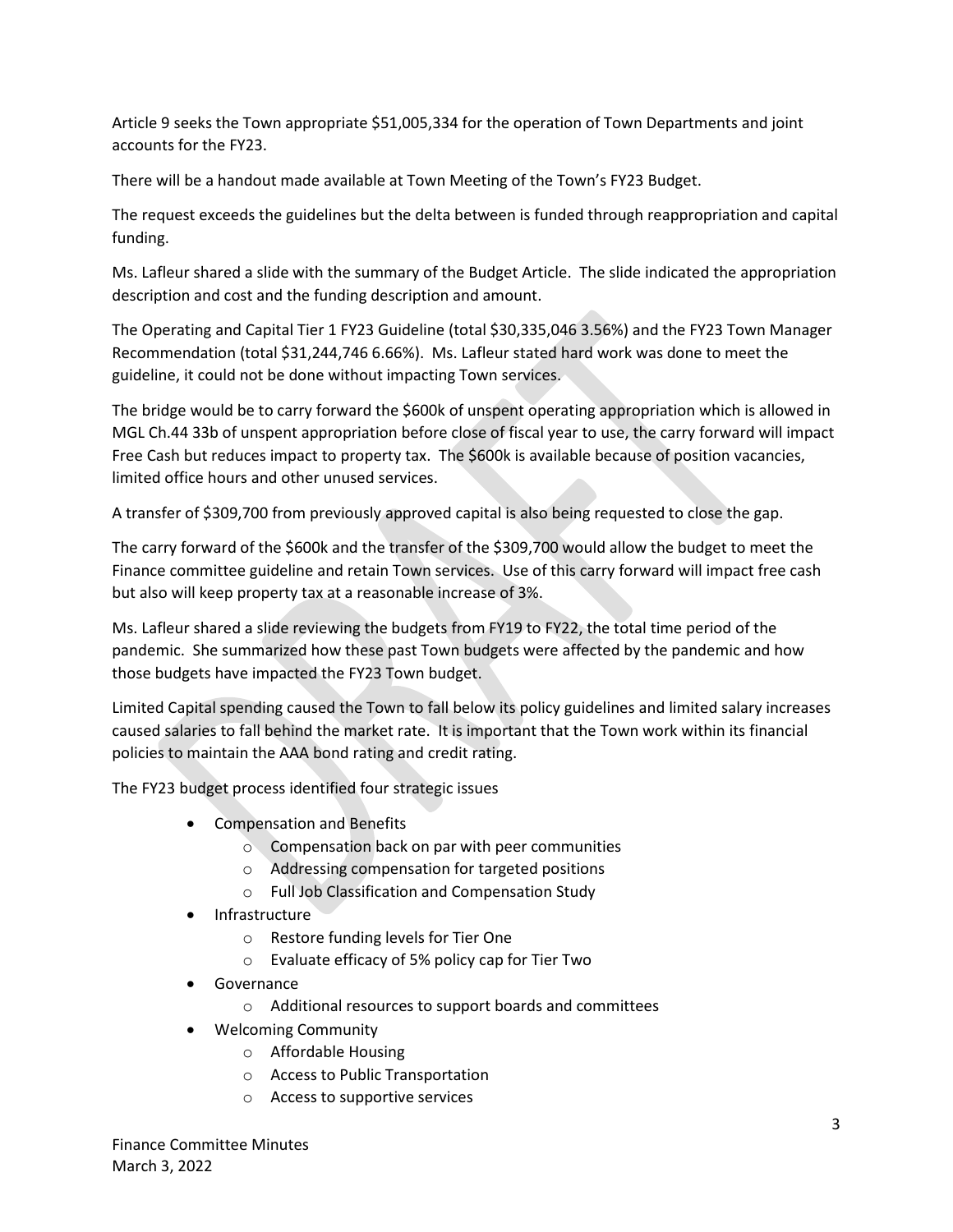The drivers for the FY23 budget Wage Adjustments \$970,792 Increased Utility Costs \$163,965 Non-Wage Strategic Issues \$227,519 Build back Tier 1 \$709,700 The Fixed Costs for FY23

Group Insurance \$7.468,322 (14.64%), Property/Liability \$378,000 (.74%), Unemployment & Workers Comp \$262,450 (.51%), Retirement, General Fund \$3,381,101 (6.63%) Retirement, Pension Reserve \$1,501,370 (2.94%) Social Security/Medicare \$942,064 (1.85%) and Debt Service \$7,221,604 (14.16%).

The total of fixed costs is \$21,154,912 (41.48%) of the FY23 Town Budget.

Ms. Lafleur continued with slides explaining the drivers in more depth.

Chair Reynolds thanked Ms. Lafleur for the presentation and invited questions and comments from members.

*Chair Reynolds asked why the Finance and Public Safety funding is less for FY23 than in previous years. The Police Department/Public Safety budget is lower as \$400,000 of parking meter revenue has been reinstated as a general fund expense offset. It is expected in FY23 that parking receipts will be back to financing the related meter expenses. Additionally, the amount is lower because of employee turnover. The Chief Assessor who left was at the top of the pay scale but the new hire is not at the top of the pay scale resulting in savings. Jon Harris, Budget and Purchasing Administrator added that an employee moved from the Finance Department to Human Resources Department which impacted the budget for the Finance Department.*

*Chair Reynolds ask to confirm that legal expenses are tracking better than budgeted. Yes, the Town is tracking better than budgeted in legal expenses for FY22.*

*Ms. Ortner asked to review page 11 in the presentation, General Government. She was inquiring about Town Meeting expenses and reports, budgeted at \$118,000. She questioned if the amount is for both Annual Town Meeting and Special Town Meeting. The cost of Annual Town Meeting has been consistent for at least 5 years. There is no plan for a Special Town Meeting in FY23. FY22 had a 1-day Annual Town Meeting and a Special Town Meeting. The Annual Town Meetings from the past has been as long as 4 days where the cost of rental supplies and equipment would be budgeted. Chris Carmody, Administrative Manager stated that Annual Town Meeting budget covers Town Meeting expenses and the Finance Committee Report, along with materials, rentals and booklets needed/requested for the meeting. The budget does have a cushion for a Special Town Meeting, if one is required. He added that material cost is expected to increase.*

*Ms. Ortner asked for an explanation of the Land Fund Account. The Land Fund Account is an appropriation for possible land acquisitions that may require an environment study or other prepurchase studies/evaluations. The Town must do its due diligence on purchases. There is an old Land Fund Account that is connected to a By-Law that was used appropriately at the time it was created. Any funds in the account will be transferred to this account.*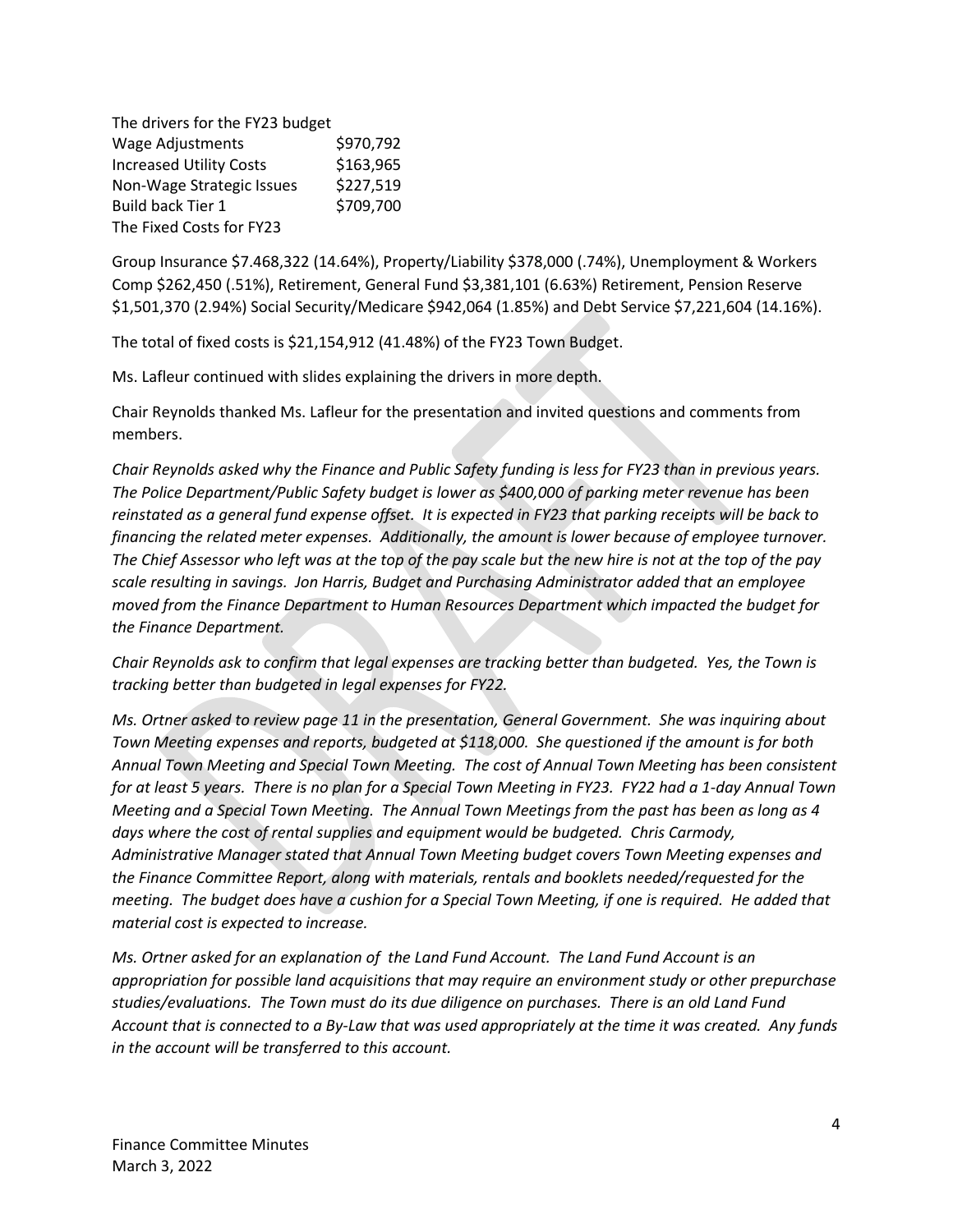*Mr. Banfield asked if there is a way for the free cash certification for next fiscal year be able to meet the 5%, if the proposal of \$600K is moved from free cash to meet the budget guideline. Ms. Lafleur said the Town is expecting to close higher at year end, the most recent numbers are not available but numbers are tracked starting in January for the year end numbers.*

*Ms. Hartman asked if the transfer of the \$600K is under special legislation or can to be used every year. This transfer is not under special legislation. It is allowable in MGL Ch.44 33b that states a transfer can be authorized if done before fiscal year end. It can be done any year, but must be approved at Town Meeting and prior to yearend.* 

*Ms. Hartman asked about incremental headcount. Mr. Harris stated that page 36 of the Budget Book indicates the FY23 FTE's increase is 7.55 for fiscal FY23. FTEs have been added to the Parks and Playground, Town Clerk, Transportation/Planning, Library, Fire Department(clerical) and Parks and Trees. There was a discussion about the positions for the library. At the time of the expansion the additional head count was to add one, but two is in the budget.*

*Mr. Kupka asked if there is expected increase in fuel and utilities. Slide 8 of the presentation stated the projected increases in utilities and fuel. Diesel fuel +17.2%, Electricity +12.1%, and Solid Waste +124.1%. Solid Waste has a big increase because of cardboard recycling. The total is about \$164,000. The police fleet is turning over to electrical vehicles which will see a savings in fuel over time.* 

# *Public questions and comments.*

*Mr. Perry asked for an explanation on why the employee health benefits have fallen behind in comparison to other municipalities, resulting in the loss of employees. And what is the remedy to retain employees. The health insurance provided to Town employees is often discussed by Town employees. The Town has not fallen behind but the Town a made a decision on the percent of what employer contribution would be for health benefits, it is in line with other municipalities. There is a meeting planned to meet with the health insurance advisory board about the Town employee health insurance benefits. Currently the Town is between 55% and 65% contribution which is better than the 70% and 75% for many communities. Chair Reynolds clarified that the Finance Committee looks at employee compensation and benefits as a whole, looking at the dollars the Town spends. It is the purview of the Personnel Board to look at the what the benefits are in specifics.* 

# • **Article 10 Capital Improvement and Debt Plan**

Kate Hodges, Deputy Town Manager presenting Article 10 Capital Improvement and Debt Plan.

Article 10 is to determine whether the Town will vote to raise and appropriate or transfer, fund or authorize to borrow under the provisions of MGL c.44 sec 7. The Capital Fund "Buckets" that fund the capital improvement and debt plan are Outlay \$800,000 and Debt \$5,000,000 (Town \$4,100,000, School \$900,000).

The Tier One total is \$1,509,700 allocated to General Government, Finance, Planning and Land Management, Pubic Safety, Public Works.

• IT will receive, \$200,000 for firewall acquisition, remote meeting tech, staff computers, datacenter battery backups and public building wireless improvements.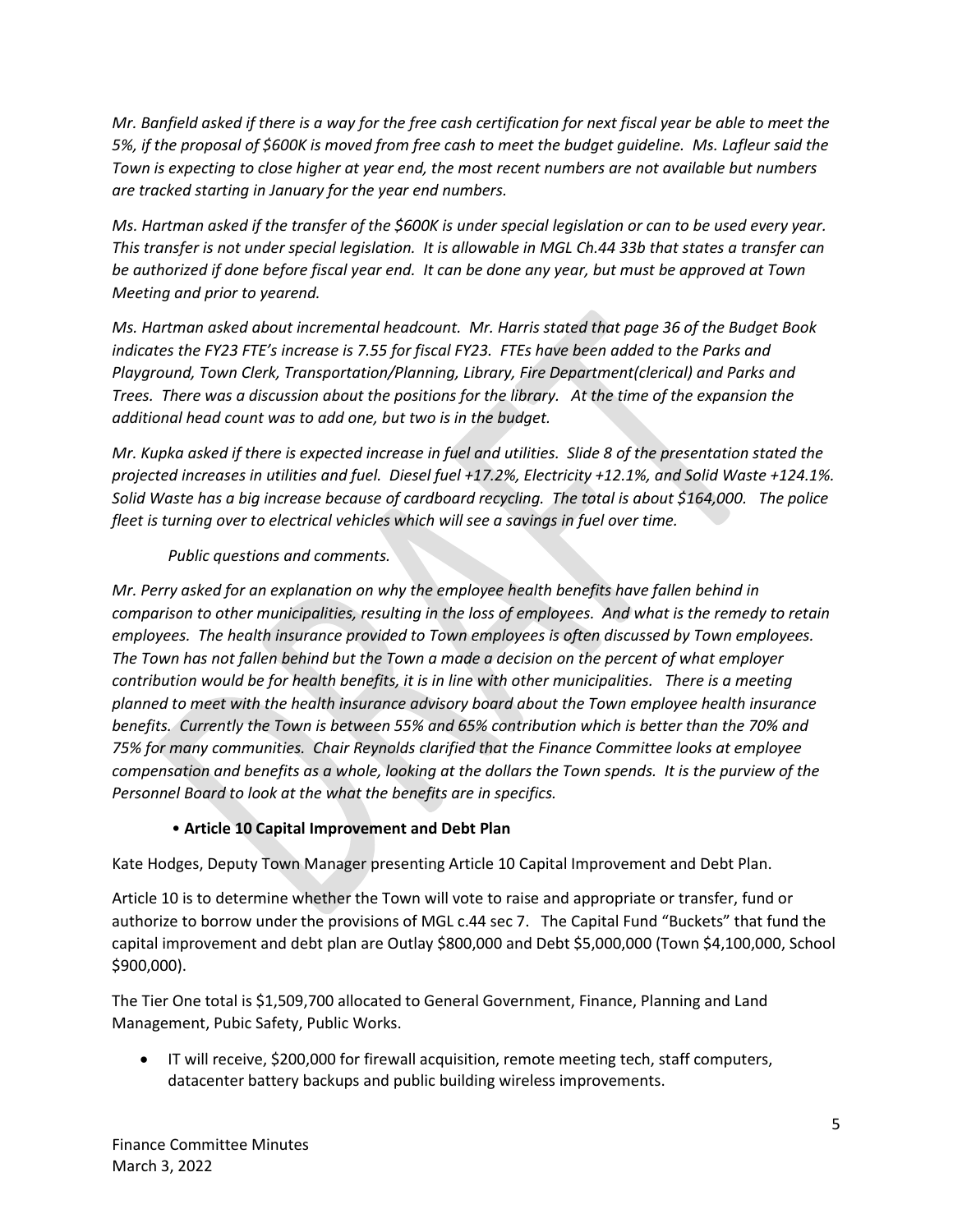- Buildings and Facilities \$40,500, new Trail Exterior Painting and Repairs, Hunt Gym Conference Room Window Replacement and Hunt Gym Plexiglas Storm Window Replacement.
- Concord Elder Services and COA and Carousel Preschool feasibility study in the amount of \$25,000 to determine buildings/locations to best serve residents, especially as the senior population increases, determine the best use for the buildings to house services.
- Planning and Land Management will receive \$95,000 for subdivision rules and regulations update to include pond, stream and field management. Current rules and regulations are from 2007.
- Sustainability efforts will receive \$100,000 for matching funds for Green Communities, Environmental Efforts and Community Stewardship Events, Electric Vehicle Charges and EV grant matches.
- Finance to receive \$35,000 for revaluation and recertification efforts under the Board of Assessors.
- Police to receive \$259,200 for police vehicles, equipment and training room upgrades.
- Fire to receive \$135,000 to maintain Community AED's, Turnout Gear and small vehicle replacement.
- Public Works to receive \$385,000 for asset management, safety signals, signage, small equipment, shade trees and heavy equipment.

The debt capital is \$5,000,000 allocated to General Government, Public Works and Concord Public Schools.

- Public Words Roof Replacement is \$581,000.
- Gerow Park to receive \$200,000 for invasive species removal.
- Recreation will receive \$150,000 for the Emerson Park, Hunt Gym Area and basketball court resurfacing.
- Public Works is to receive \$3,516,000 for roads, drainage, heavy equipment and vehicles

*Chair Reynolds asked what will happen if the Gerow Park does not receive the \$200,000 for improvements. Ms. Hodges said that there are three areas in Gerow Park with invasives that will continue to grow, choke out naïve plants and damage and/or kill the newer plants planted at the property. She also said the water quality could be affected if the invasives move into the water. Chair Reynolds asked can the work be put off to next year. Ms. Hodges said the Town has spent \$4 million on the property, so it may not be in the Town's best interest to put off the last piece of the project that may cause harm to the work already done.* 

*Chair Reynolds asked for clarification of funding requests in Article 10 and Article 25. The request in Article 10 is \$4.5 million and Article 25 is \$500,000 exclusive of each other. Chair Reynolds asked if there were funds requested that are transfer funds? Ms. Lafleur said a transfer request is done in the motion. There are unused funds of about \$80k to 100K that will be asked to transfer because the funds were covered by a grant.* 

*Ms. Ortner asked if the Gerow Park improvements for invasive species removal will be a recurring cost? The improvements planned for the Gerow Park invasive species removal are an involved process done by an environmental monitor who either hand digs to remove the roots or uses a mechanical machine method and does a special waterline removal. There is a continuous monitoring of the property cause in*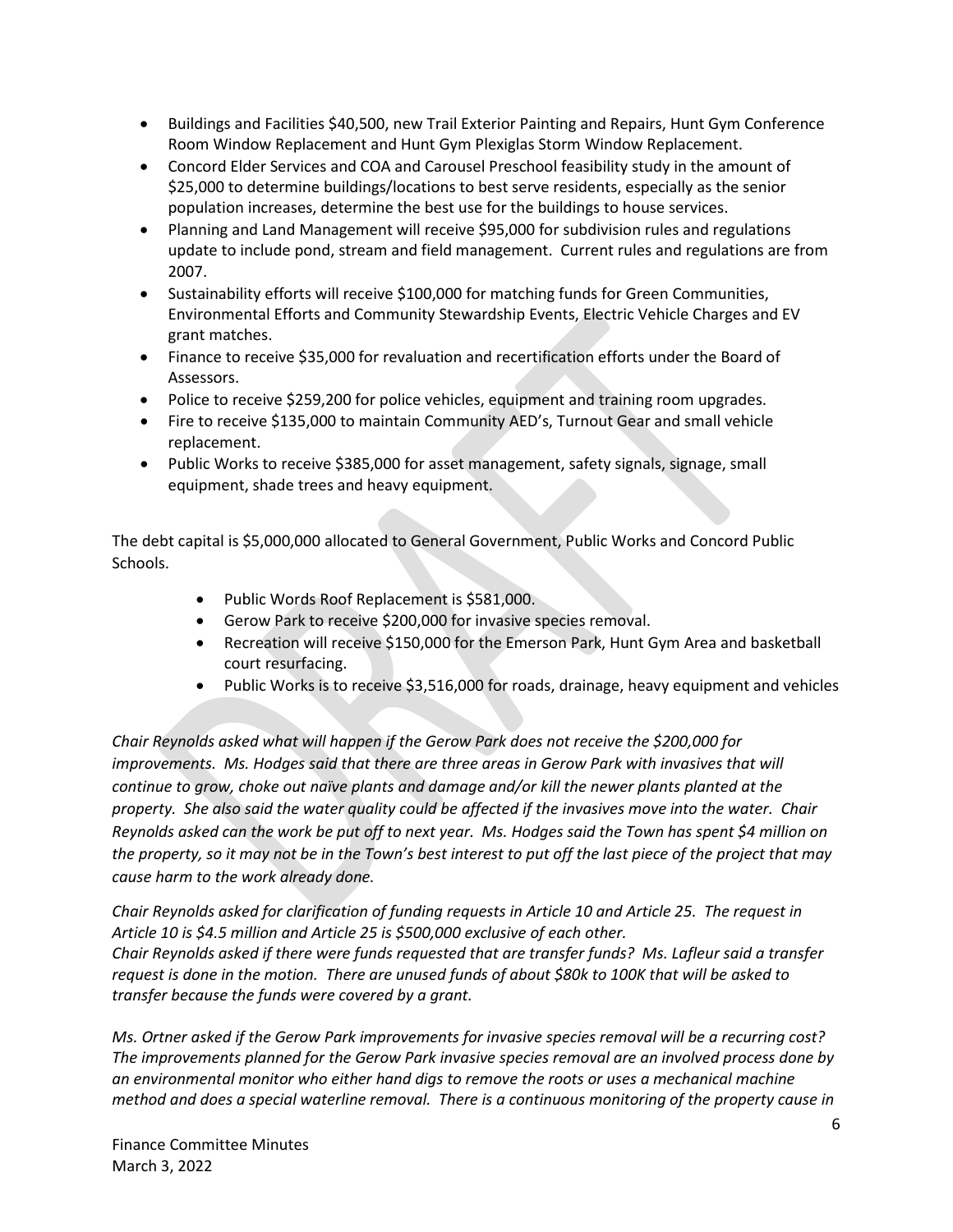*the contract. The contract has a three-year grantee for work done and monitoring health of plants and scrubs added to the property. And a five-year review of the property where action has been taken is guaranteed. This is not the normal community pull to control invasives but a specialized process.*

*Ms. Ortner asked how many years is the Town anticipating the repairs and improvements for drainage to be? Alan Cathcart, Director of Public Works said the drainage maintenance and work is level funded every year. The Town is finalizing an RFP for the assessment. He said the assets have to be evaluated and inspected, he thinks the budget will be in the range of \$300,000 to \$400,000 annually.* 

*Mr. Kupka asked what does the Planning Division rules and regulations update mean, wondering if it involved a zoning update? Marcia Rasmussen, Director of Planning and Land Management said the hope is to hire a consultant to assist the Town in updating the rules and regulations that provide guidance to those coming before the Planning Board with all the rules and regulations of the Town. The information has not been updated since 2007 and lacks items such as drainage and storm water regulations.* 

*Mr. Kupka said there are other Town waterfront properties, likely with invasive species and asked are they being considered for improvements and how are properties prioritized. He thought maybe the Town should look at the invasive species control comprehensively. Delia Kaye, Director Natural Resources said that there are many Town properties that have an invasive species issue, The Town is making an effort to have a comprehensive invasive control plan.*

*Ms. Briggs asked if the roof replacements will include solar? The Town only has plans at this time to replace the roofs and make them functional again.* 

*Mr. Banfield thought the Assessor item and Planning Division item should not but be in capital budgets and asked for an explanation on why they were? The practice has been to put items such as these is capital because the Town can pay cash and if put in the department's budget the increase would be great to the department budget.*

*Mr. Banfield asked if there is a designation for sidewalks in the roadway funding. The DPW does have a line item in its budget that is not presently funded for pedestrian and bike lane improvements. The Town is hoping to receive grants to work on pedestrian and bike lanes. The needs are being prioritized with the hope to have line item funded. But funds to improve sidewalks is not coming out of paving funds. The paving funds are needed for the roads. Mr. Banfield said the roadway from the High School exit to Walden Pond does not have a sidewalk. The road is a public way that is busy in the summer with people, 2 to 4 individuals walking side by side on the road, which is dangerous. This stretch of roadway needs consideration to be made safe for pedestrians.* 

## **• Article 11 Senior Means-Tested Property Tax Exemption**

David Karr joined the meeting via Zoom to present Article 11 Senior Means-Tested Property Tax Exemption.

Article 11 is to determine whether Town Meeting will vote to accept a Special Act or passed by the General Court entitled An Act to Make Permanent a Senior Means Property Tax Exemption in Concord. The objective is to continue exempting up to 50% of property tax for seniors meeting income and other guidelines.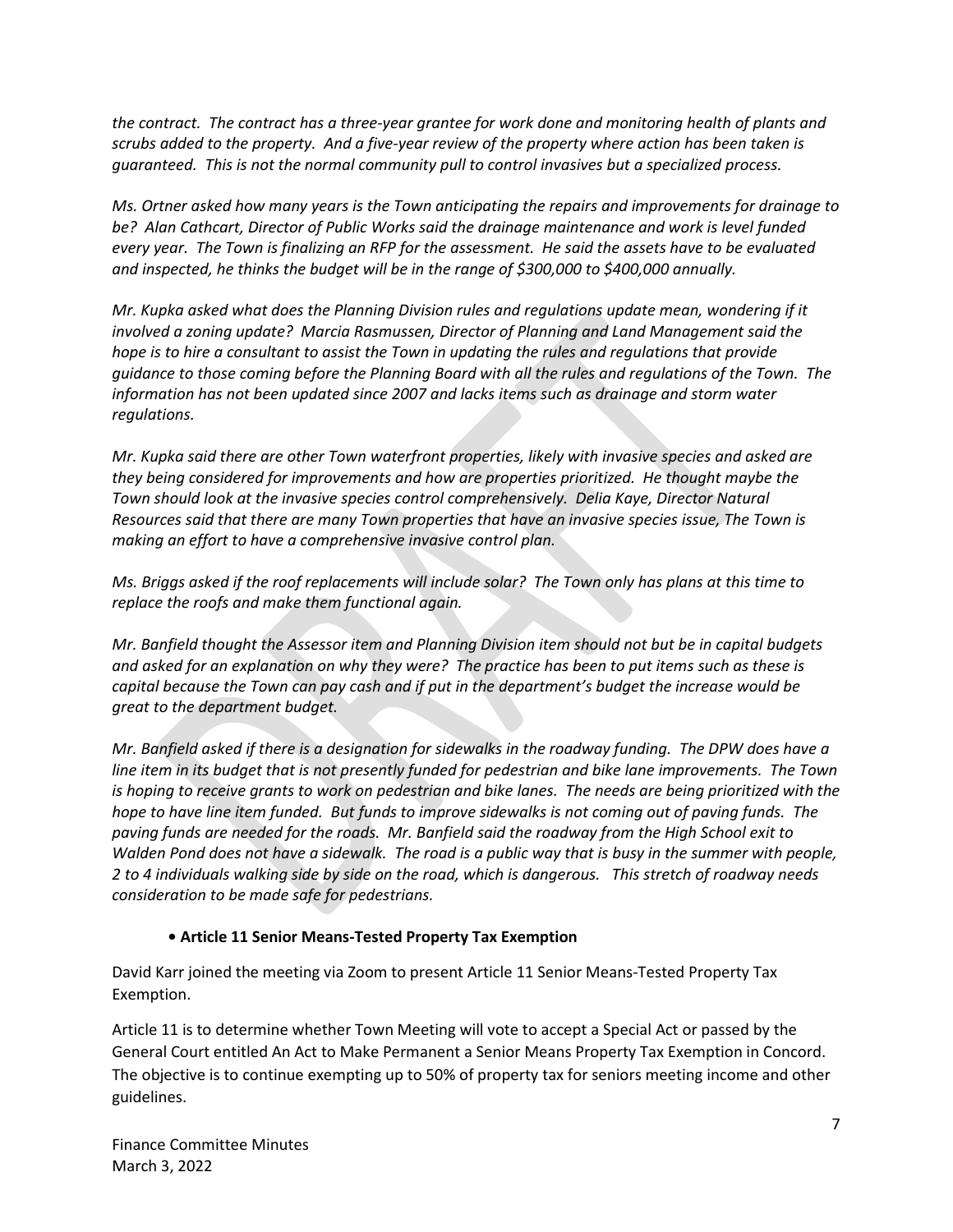The recap of the program:

- 37 applications accepted in FY22. 34 applications accepted in FY21.
- Total amount granted was \$145,561

The Town approved Article 15 at ATM in 2020. Home Rule filed in 2021-2022 legislative session Bill HD.3731.

If Article 11 is approved at ATM, a Town vote at the polls is required to move forward.

Article 11 questions and comments

No question and/or comments for members.

## • **Article 12 Appropriation for Senior Means-Tested Tax Exemption**

Susan Bates, Select Board presenting Article 12 Means-Tested Tax Exemption

Article 12 requests the Town appropriate and transfer the sum of \$150,000 from the Overlay Surplus for the purpose of funding the cost of providing the Senior Means-Tested Tax Exemption program for the fiscal year ending June 30, 2023. The Article provides an appropriation to continue the Senior Means Tested Tax Exemption in FY23 in the event that legislative authority has not been received and acted upon by the time the Town is required to set the FY23 tax rate.

No Questions or comments

## **• Article 13 OPEB Trust Fund Appropriation**

Ms. Lafleur presenting Article 13 OPEB Trust Fund Appropriation

Article 13 seeks that the Town vote to raise and appropriate \$1,401,347 and transfer \$50,761 from Light Fund and \$15,743 from Broadband for a total appropriation of \$1,467.851 to fund the Town's FY23 contribution to the Other Post-Employment Benefits Liability Trust Fund (OPEB Trust) under MGL c32B, sec 20. The OPEB liability is valued as of June 30<sup>th</sup>. The liability in 2021 was \$48.4M of which 62.4% was funded.

- Unfunded = \$18.2M
- Funded =  $$30.2M$

The Town's funding schedule assumes a 6.5% discount rate. Because of the Town's strong funding status, beginning in FY22, the remaining unfunded liability will amortized using a level payment methodology.

Both the DOR and the Town's external auditor have indicated that best practice is to appropriate the full annual contribution in a stand-alone warrant article.

Chair Reynolds thanked Ms. Lafleur for the presentation and invited questions and comments from members on Article 13 OPED Trust Fund.

*Chair Reynolds asked what expenses are associated with the OPEB Trust Fund. The only expenses are those associated with the actuarial assessment and associated with investments.*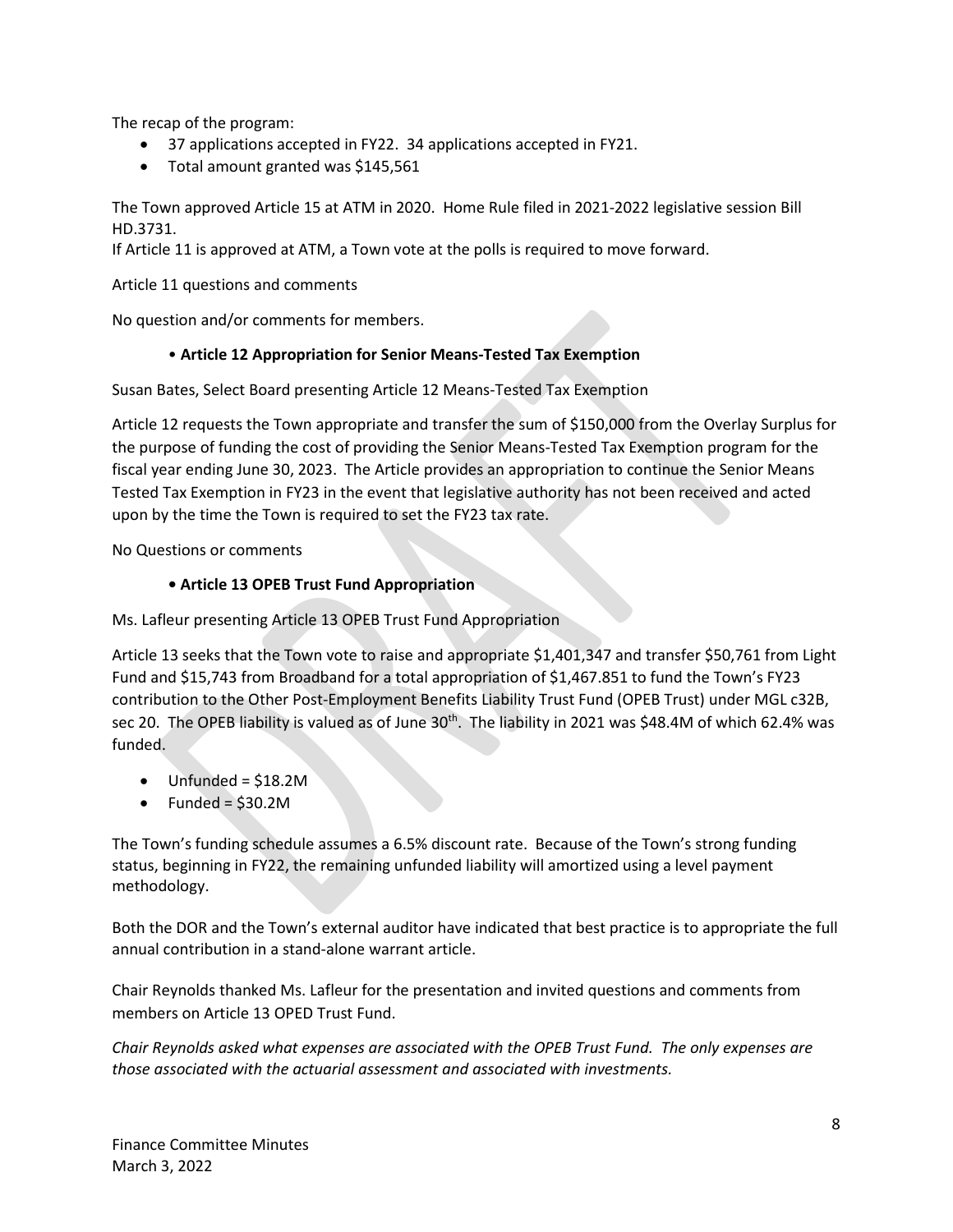*Mr. Hickling asked are the assets about 30 million? Ms. Lafleur said yes.* 

Questions and comments from the public on Article 13 OPED Trust Fund.

*Stephan Bader asked why some of the enterprise funds do not have to make a contribution to the OPEB Trust Fund. There is no liability for the funds listed with a zero, therefore no contribution is required.* 

#### **• Article 14 OPEB Trust Fund Expense**

Ms. Lafleur presenting Article 14 OPEB Trust Fund Expense

Article 14 seeks the Town vote to appropriate \$275,000 from the OPEB Trust Fund established under MGL c. 32B sec 20 for FY23 expenses further to authorize the Trustee of the OPEB Trust to employ reputable and knowledgeable investment consultants to assist in determining appropriate investments and pay for those services from the OPEB fund.

The expenditures may include:

- Actuarial valuation \$25,000
- Investment Advisor Fees, Banking Fees up to \$250,000
- Trustee Compensation Zero at this time but subject to change

The benefits of hiring an investment advisor are

- Identification short- and long-term investment objectives
- Risk tolerance and cash flow needs
- Development of target asset allocation and custom benchmark
- Recommend individual security selection and timeline for strategic implementation
- Ensure compliance
- Monitor performance against benchmark

The change from FY22 to FY23 is to hire an investment advisor.

No Questions or comments on Article 14 OPEB Trust Expense.

#### **• Article 15 Establishing an Electrification Trust**

Article 15 Establishing an Electrification Trust has been withdrawn.

## **• Article 24 Appropriate Funds for Affordable Housing Development**

Linda Escobedo, Select Board presenting Article 24 Appropriate Funds for Affordable Housing Development.

Article 24 seeks to determine whether the Town will vote to raise and appropriate or transfer from free cash the sum of \$500,000 for the purposes of developing or supporting affordable housing to the Concord Municipal Affordable Housing Trust (CMAHT).

The last four years the Town has aggressively pursued funding sources for affordable housing. The Affordable Housing Study Committee and the Select Board seek approval for sustainable funds would recommended seeking annual appropriations from ATM for affordable housing. ATM has appropriated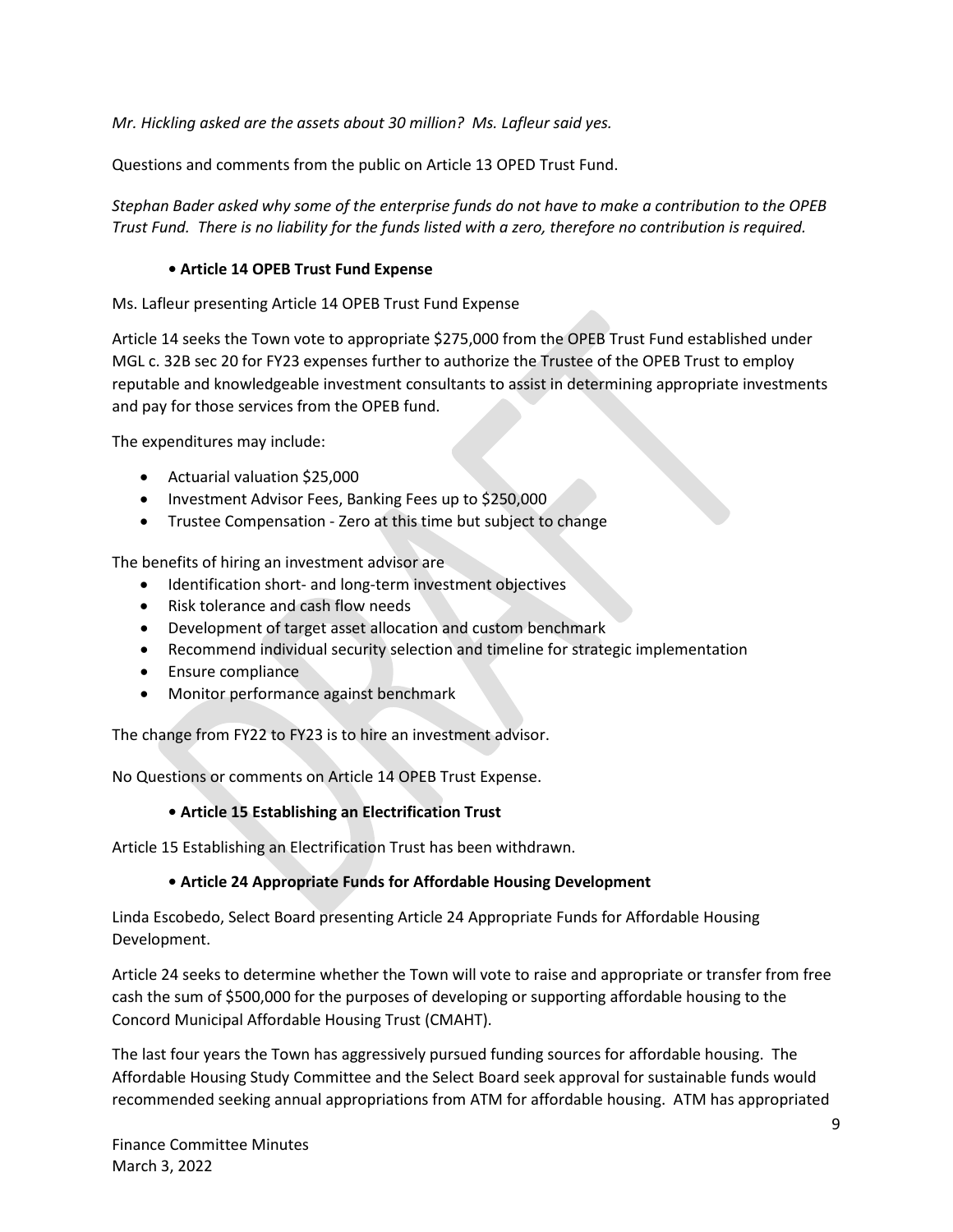annual funds since 2019 resulting in four additional affordable housing units that will be eligible for the Town's Subsidized Housing Inventory to meet the 40B, 10% threshold requirements. The funds may also be committed for land investments and potential for five more units pending on ATM approval of Article 25.

Chair Reynolds thanked Ms. Escobedo for the presentation and invited questions and comments from members on Article 24 Appropriate Funds for Affordable Housing Development.

*Ms. Hartman asked what the balance is, right now in the Affordable Trust Fund? The balance is \$580,000, including a gift of \$25,000. The balance also reflects the return of funds for an acquisition that did not go through.* 

*Keith Bergman, Chair Concord Municipal Affordable Trust stated that the Trust voted to support Article 24 and Article 25 at ATM at the last meeting.*

*Mr. Banfield asked to review the motion text provided in the presentation. Ms. Escobedo read the motion. Mr. Banfield raised concern with the wording of "the* Town will vote to raise and appropriate or transfer from free cash". The concern was the word "or". *Michael Lawson stated the motion is okay for the purpose of this presentation, but come ATM the determination of where the funds will be coming from must be specified.* 

## • **Article 25 Assabet River Bluff Preservation Project**

Delia Kaye, Director Division of Natural Resources presenting Article 25 Assabet River Bluff Preservation Project.

Article 25 seeks that the Town vote to authorize the Town Treasurer, with the approval of the Select Board, to borrow under the provisions of MGL c. 44 sec 7, the sum of up to \$500,000 to be expended under the direction of the Town Manager and further that any premium received by the Town upon the sale of any bonds or notes approved by the vote, less any such premium applied to the payment of the costs of issuance of such bonds or notes, may be applied to the payment of costs approved by this vote in accordance with MGL c. 44, sec 20 thereby reducing the amount authorized to be borrowed to pay such costs by a like amount.

The Town has an opportunity for both community housing and land preservation

- Community Housing 1 acre
- Land for Conservation and Passive Recreation 6 acres

The property is located in West Concord by the Assabet River. There is an informal trail that can be made into an ADA compliant trail connecting to the Bruce Freeman trail.

The property purchase price is \$2,800,000 and the closing is on July 29, 2022.

Funding Sources pending ATM approval.

|  | CPA-Open Space | \$700,000 |
|--|----------------|-----------|
|--|----------------|-----------|

- $\bullet$  CPA-Housing  $\bullet$  \$300,000
- $\bullet$  AHR Funds  $$600,000$
- CLCT/SVT Fundraising \$650,000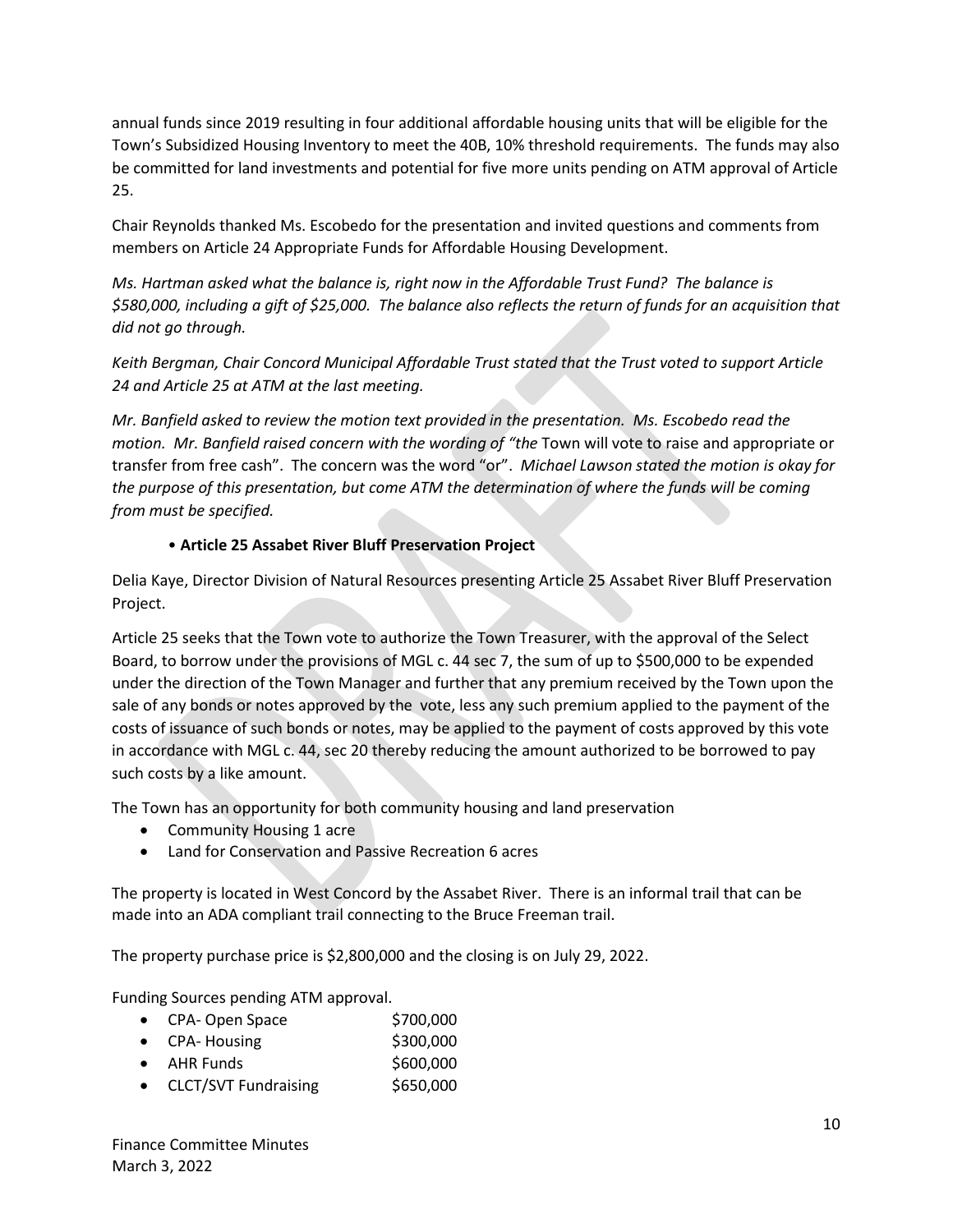• Grant or Article  $25$  \$500,000

The grant(s) may not be available by the purchase closing date. But if a grant is awarded the Town will be reimbursed funds.

Chair Reynolds thanked Ms. Kaye for the presentation and invited questions and comments from members on Article 25 Assabet River Bluff Preservation Project

*Ms. Ortner asked to hear about the Memorandum of Understanding (MOU) that is in place and asked if it is not feasible to have more affordable housing on the property. The MOU lays out the terms of the purchase and sale agreement. There is testing being done to ensure the soil is adequate to build 3 units. Currently there are no concerns but due diligence will be done prior to the purchase. Ms. Ortner stated concern about the increase of the construction costs. ATM will not address the construction costs and are yet to be determined. If the housing does not come to pass, the property could be sold and the sale money would be given to the Town. Conservation would have an opportunity to purchase the housing property if so desired. Ms. Ortner asked the presentation for Town Meeting should be clearer about all possible outcomes.*

*Chair Reynolds said it should be made clear to the public the housing construction is not include in the \$2,800,000.* 

*Ms. Hartman asked if the land is not purchased by the Town, six houses by right could be built on the*  land. She asked is there are reason to be proposing only five in Article. The feedback from the *community/neighborhood, open space and housing came to an agreement that five houses is agreeable to the needs of all.* 

## **• Article 26 Community Preservation Committee Appropriation Recommendations**

Diane Procter presented Article 26 the Community Preservation Appropriation Recommendations.

Article 26 seeks to determine whether the Town will vote to appropriate the sum of \$2,1753,741 from the Concord Community Preservation Fund of up to \$100,826 from Land Acquisition Reserve Fund. Up to \$237,142 from the prior year undesignated fund balance, and up to \$1,815,773 from project FY23 revenues in accordance with Chapter 44B of MGL to be expended under the direction of the Town Manager.

The recommendations for CPA funding are:

- Recreation \$304,750
- Community Housing \$288,880
- Open Space \$559,750
- Historic Preservation \$576,511
- Administration \$40,000

The CPC recommends funding 11 applications. Project **Applicant** 

Regional Housing Services Program Annual – \$28,000 Town of Concord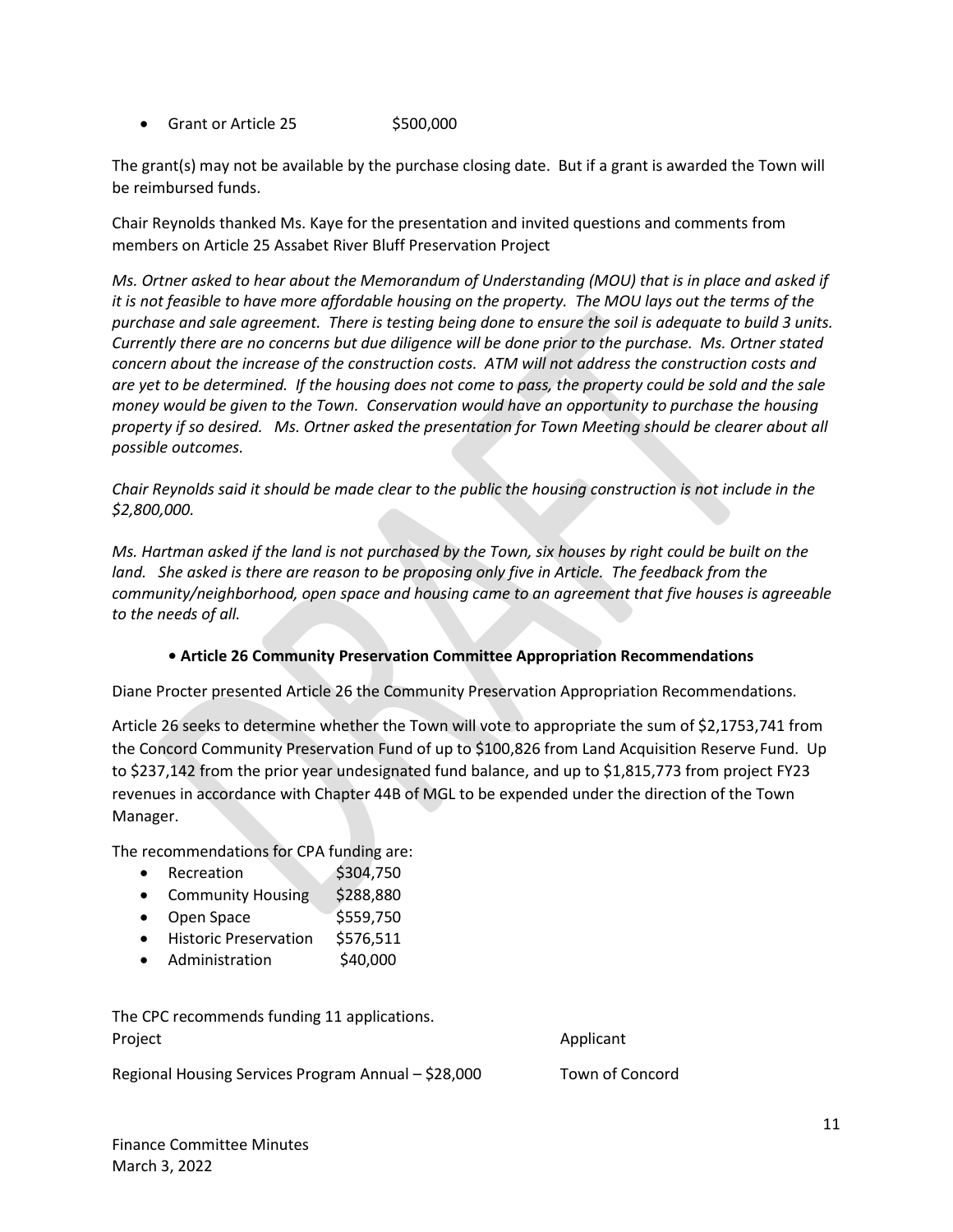110 Walden Street Preservation Project Phase 4 - \$135,000 Town of Concord

The Old Manse Exterior Preservation – \$38,500 Trustee of Reservations

Wright Tavern Structural Repairs -\$234,400 Wright Tavern Legacy Trust &

Concord Oral History Preservation & Access Project – \$22,841 Concord Free Public Library

Assabet River Bluff Preservation & Housing Land Acquisitions - \$1,000,000 Town of Concord

Junction Village Open Space - \$250,000 Town of Concord

Bruce Freeman Rail Trail - \$30,000 Town of Concord

Assabet River Pedestrian Bridge - \$300,000 Town of Concord

Recreation Facilities Strategic Plan - \$75,000 Concord Recreation Dept.

Staff and Technical Support - \$40,000 Town of Concord

Trustees of Parish Donations

Chair Reynolds thanked Ms. Proctor for the presentation and invited questions and comments from members on Article 26 Community Preservation Committee Appropriation Recommendations.

*Chair Reynolds asked if the Wright Tavern has any other means of funding. There will be parish donations. The first year of funding efforts were to determine the historic value of the property and the needs to preserve. The total cost of completion for all that is required to preserve is not yet known.* 

*Ms. Hartman asked if the public can use the Wright Tavern. The idea for the property is for it to be a working museum but Ms. Proctor did not want to speak for the committee about the use of the property, but there are many options for its uses. Ms. Hartman asked if the public would have input into how the building will be used, saying the Town has put a lot of money into the property. Ms. Procter agreed that the residents should be able to use the property and that is the understanding of the committee.* 

*Mr. Banfield questioned the Junction Village Open Space funding because it is only for a part of the project, he asked if there is any information on the complete scope of the project. The complete project is estimated at \$1.5 million to be completed over 4 to 5 years. Mr. Banfield said this project may need a capital review.*

*Questions and comments from the public on Article 26 Community Preservation Committee Appropriation Recommendations*

*Mr. Perry asked for the funding request amount for The Old Manse. The amount is \$38,5000 for painting. The presentation/slide had an incorrect amount.*

*Mr. Johnson was concerned the Wheeler House and the Old Manse funding requests appear to be regular maintenance vs historic preservation. The CPA does not give funding for regular routine*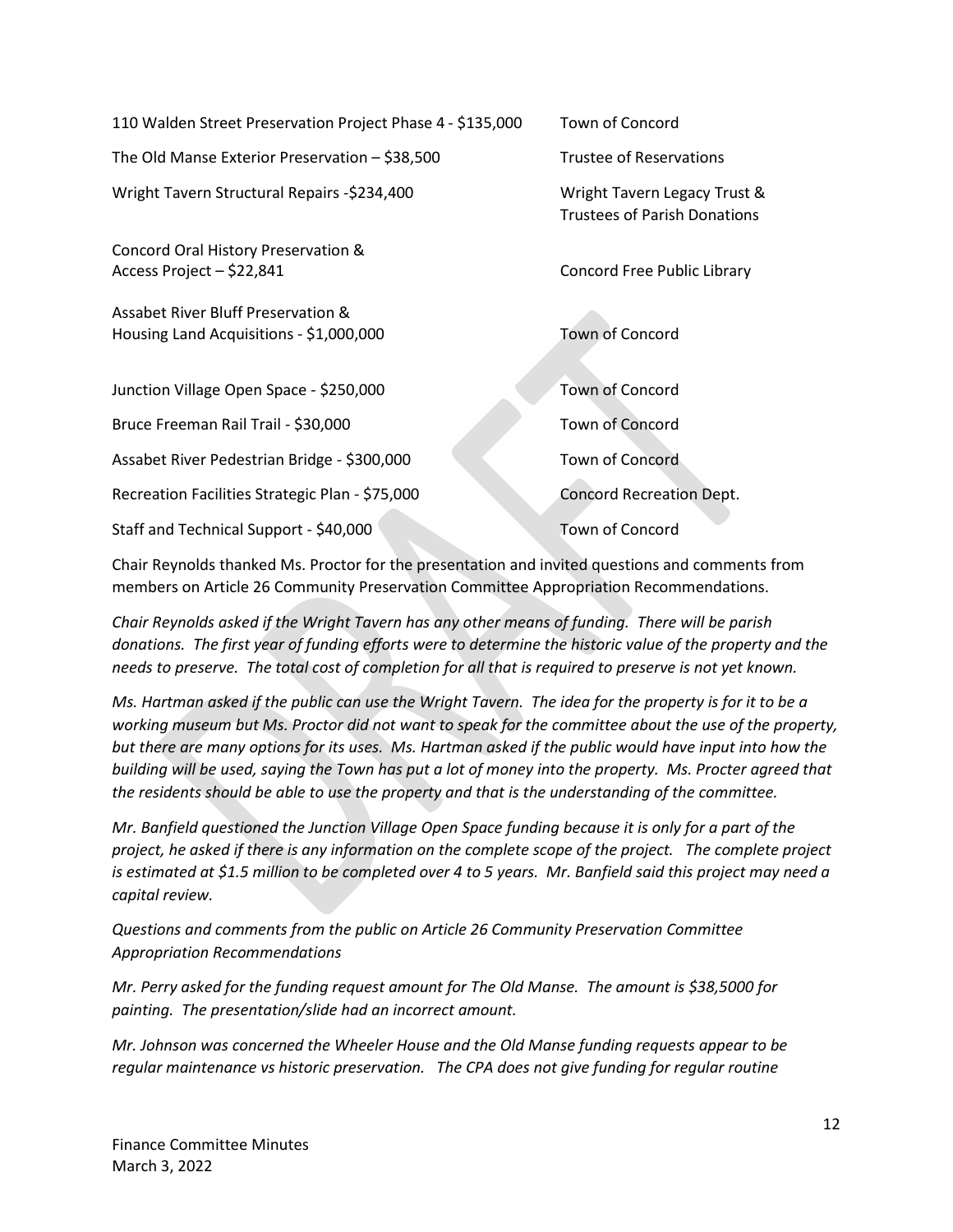*maintenance. Ms. Procter said discussions with lawyers confirming the funding being asked for is correctly identified as historical preservation have taken place.*

*Mr. Johnson questioned the Assabet River Bluff Preservation & Housing Land Acquisition for \$1,000,000. And the split between the open space and housing units. He would like to see more housing units and would wait to put the property in open space, because if land is put into open space, it can to be reversed. Ms. Procter said the split of the land was a recommendation of those who worked on the proposed project for open space and affordable housing. She said she would communicate concerns and comments regarding the project.*

*Ms. Wasoff said the Town Meeting presentations for the CPA projects should outline the benefits to the community. She said the investment of the project holders should be known and how the investment of the Town benefits the Town.*

## • **Article 27 Amend Departmental Revolving Funds Bylaw**

Ms. LaFleur presenting Article 27 Amended Departmental Revolving Funds Bylaw.

Article 27 seeks to amend the 2018 Departmental Revolving Funds bylaw as printed in the warrant.

MGL Ch.44 sec.53E1/2 allows for the creation of revolving funds to provide for a separate accounting of departmental fees used to support certain departmental programs. Revolving funds must be established by Town Meeting. The revolving fund budget must be appropriated by Town Meeting on an annual basis.

Article 27 seeks to create a fifth revolving fund of the Visitor's Center and Tourism to be authorized annually.

No Questions or comments on Article 27 Amend Departmental Revolving Funds Bylaw.

#### **• Article 28 Authorize Expenditure of Revolving Funds Under Mass. Gen. Laws c. 44, § 53E 1/2**

Ms. LaFleur presenting Article 28 Authorize Expenditure of Revolving Funds Under MGL c. 44 § 53E ½

Article 28 seeks to authorize expenditure of revolving funds under c. 44 § 53E ½. The revolving funds authorize under MGL MGL c. 44 § 53E 1/2 require that an annual, not to exceed budget be established. This article seeks approval of annual budgets for five existing funds.

| \$375,000 |
|-----------|
| \$120,000 |
| \$50,000  |
| \$50,000  |
| \$70,000  |
|           |

The revolving funds come in the receipts of fees, fines and/or donations. Spending from these funds supplements existing departmental budgets to provide programs and services.

No Questions or comments on Article 28 Authorize Expenditure of Revolving Funds Under MGL c. 44, § 53E1/2.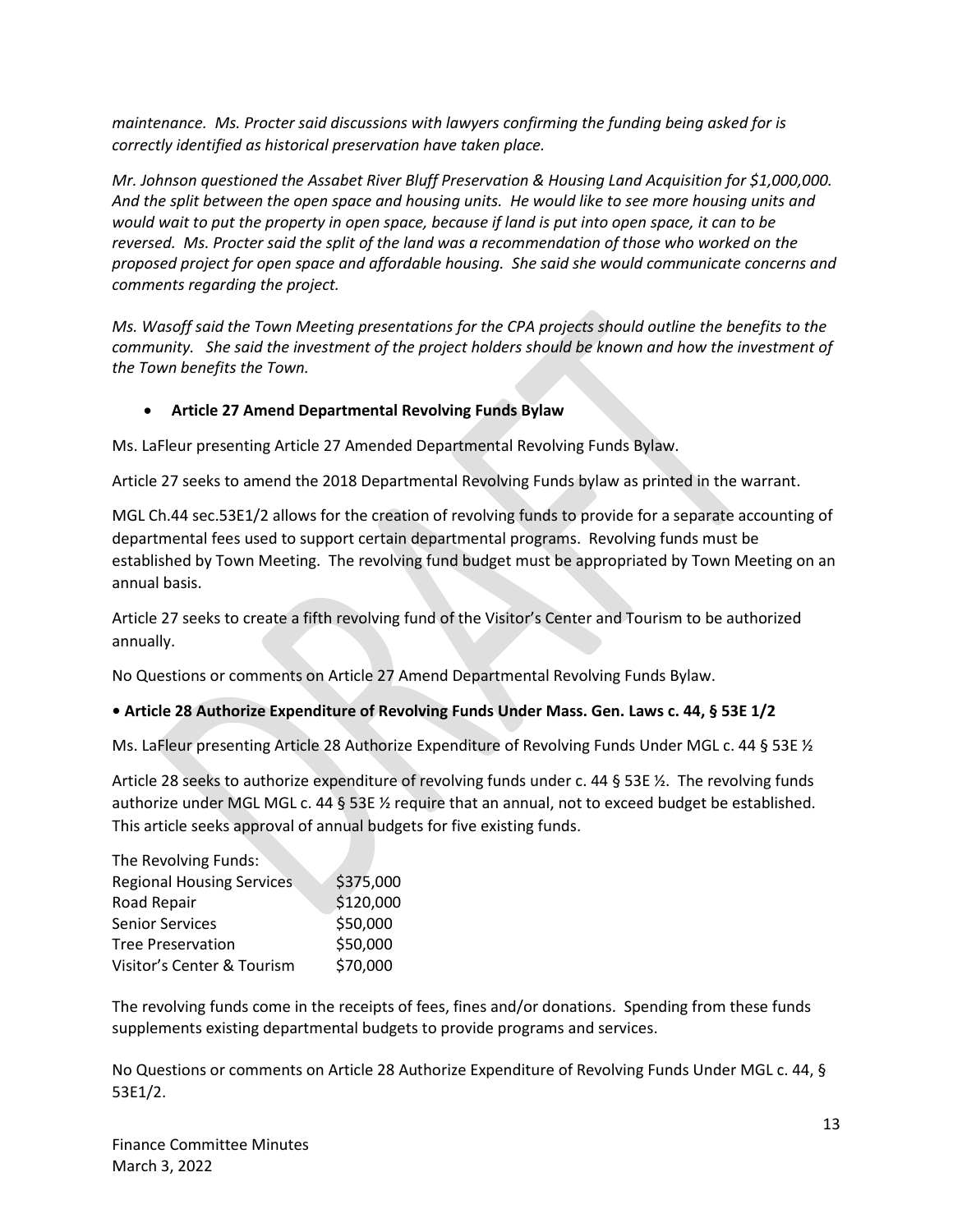## • **Article 46 Citizen Petition: Reformatory Branch Trail Feasibility Study**

Chair Reynolds recognized Phillip Posner to present Article 46 Citizen Petition: Reformatory Branch Trail Feasibility Study.

Article 46 seeks funding for a feasibility study for the Reformatory Branch Trail in the minimum amount of \$75,000. The funding would hire consultants for the feasibility study. The article is not seeking approval for a construction project. The Envision Concord Study 2030 states as Goal 3 – create safe, cost-effective walking and bicycling connections between key pedestrian and bicycle paths/trails to improve mobility around Concord. This feasibility study is in line with goal. There are also other Town studies that support the objectives of Article 46.

The Reformatory Branch Trail is 120 years old, runs from the Bedford Townline to Lowell Road. It once was a railroad trail from Cambridge to Concord. It is owned by the Town. The goal is to improve what already exists.

The current concerns of the trail are muddy, poorly stabilized trail surface, poor drainage in various sections, trees growing in middle of trail, metal hatches present in the trail bed, cracked, steep drip-off at Treatment Plant Road, Grades too steep, and trail conditions poor for persons with mobility challenges.

The trail is a Town recreational resource, but the bigger picture is that it is an active transportation route that can assist in the climate crisis.

The Town of Bedford is scheduled to start construction in 2024 on its part of the trail. Funding is necessary to start the planning process for the Concord part of the trail.

Chair Reynolds asked if there were any questions or comments on Article 46.

*Ms. Hartman asked for confirmation that Bedford has funding for the trail to the Townline of Concord. Mr. Posner that the project is a Trail Project of the Transportation Department of the State. The State/Commonwealth is funding the project, under the TIP program. The final approved plan is about 800 feet from the Concord Townline. Ms. Hartman asked if the Commonwealth is funding the trail for the Bedford, why is it not funding it for Concord. She stated she is aware Bedford has Articles on the ATM regarding the trail including easements and purchases.* 

Questions and Comments from the public for Article 46 Citizen Petition: Reformatory Branch Trail Feasibility Study

*Mr. Perry wondered why the 1995 decision to keep the trail in its present natural state was not part the of the information provided in the presentation. Mr. Posner said the 1995 study did result in the decision to keep the trail in its present state, but 2022 is a different world with climate change now a factor, traffic problems were different, the world has changed. He added that the trail should be graded and improvements made for more people to have access and use of the trail. Mr. Perry asked why the Transportation Advisory Committee's input regarding bikes dropping off in the Bedford Town Center was not part of the presentation. Mr. Posner said he is giving this presentation to the Transportation Advisory Committee at their next meeting. He added he will also be presenting in other public forums. He is hoping for Concord to take action in planning for this trail.*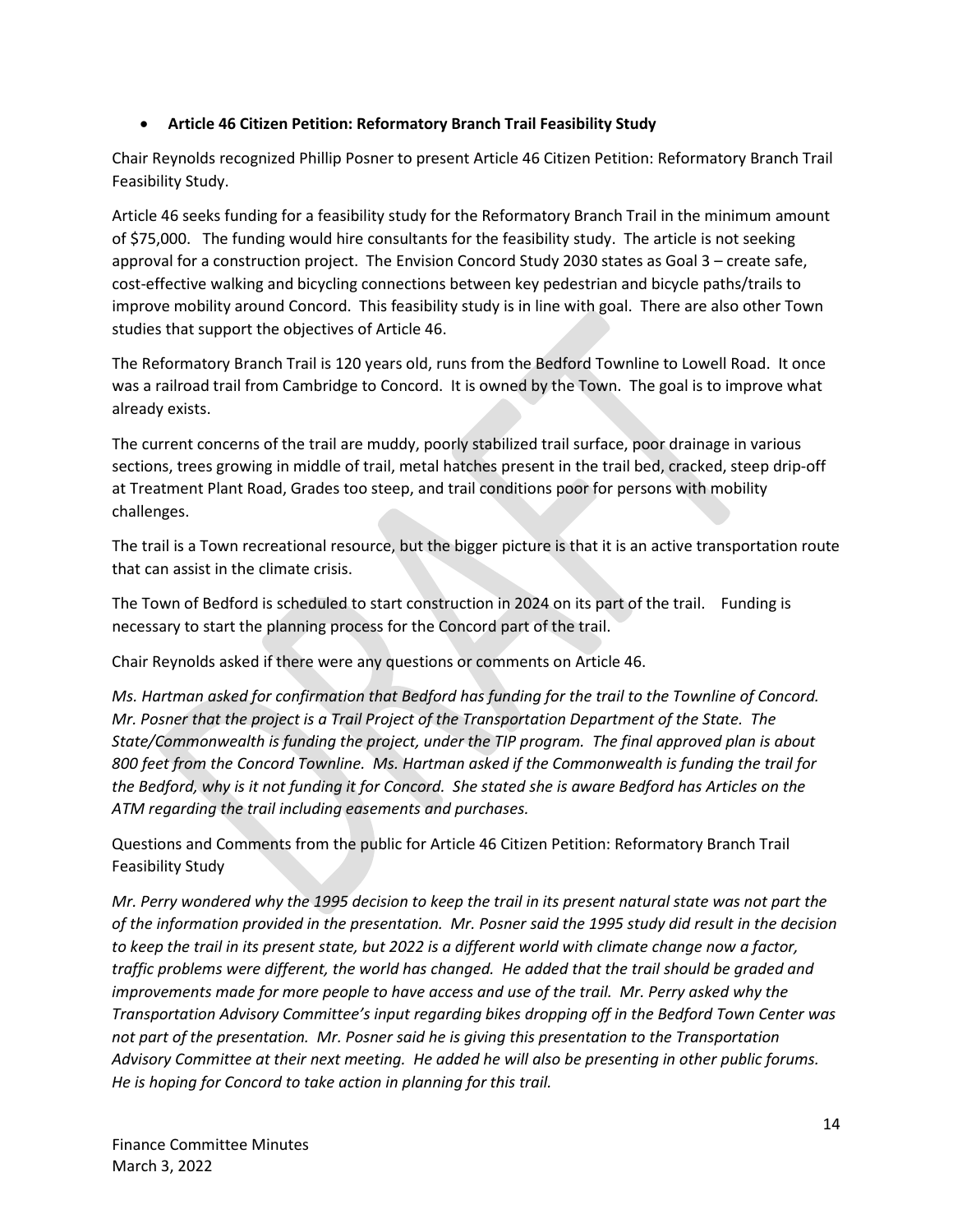*Ms. Bates asked it there has been a funding source identified, adding that the project could be a CPA project. Mr. Posner thought the funding could be done within the levy. But the funding will be identified at Town Meeting. He could identify grants, although grants are dependent on an appropriation from the Town.* 

*Nancy Cronin stated the 1995 study concluded not to pave the trail was because Great Meadows did not want more bicycles/people at Great Meadows.* 

*Other members of the public spoke who were not in favor of the Article 46.*

## • **Article 47 Citizen Petition: Preserve Concord's Reformatory Branch Trail**

Mark Gailus presenting Article 47 Citizen Petition: Preserve Concord's Reformatory Branch Trail.

Article 47 is to determine whether the Town will recommend to the owners of the various portions of the Reformatory Branch Trail in Concord and to the individuals and entities and all other parties responsible for the care thereof, that the Trail continue to be maintained in an unpaved natural condition for walking, hiking, jogging, dog walking, nature immersion, nature observation, photography and cycling. And that any future changes made to drainage, to features affecting individuals with reduced mobility or other aspects of the Trail be done in a way that cause the least injury possible to existing trees, does not clear-cut trees to make trail wider and preserves the greatest extent possible the existing natural characteristics of the Trail.

The Reformatory Branch Trail is maintained by the Concord Trails Committee and Trail Stewards with assistance from the Division of Natural Resources and the Department of Public Works.

The Concord's 1995 Bikeways Task Force Report stated the goal should be the reservation of this trail for passive pedestrian use.

Concord's Reformatory Branch Trail has been discussed outside of Concord, by those who want to make the trail an extension of the Minuteman Bikeway. These discussions do not prioritize protection of wildlife and the preservation of the natural characteristics of the Trail.

Chair Reynolds asked for questions and comments for members.

*Mr. Guarriello asked if the Article is asking for a letter to owners along the pathway in this form, he said he does not think the Town has any enforcement avenue. Mr. Gailus said this gives an opportunity at Town Meeting to express a principal view, it is not a financial commitment or does not ask for a legal requirement, only to have the sense of the Town regarding the trail.*

Chair Reynolds asked for comments and questions from the public. There were none.

#### **• Article 48 Unpaid Bills • Article 49 Debt Rescission**

Ms. Lafleur stated there is no motion anticipated for Article 48 Unpaid Bills and Article 49 Debt Rescission.

**Motion to adjourn the public hearing. Motion seconded. The motion carried unanimously.** 

**Motion to open the Finance Committee of March 3, 2022. Seconded. The motion carried unanimously.**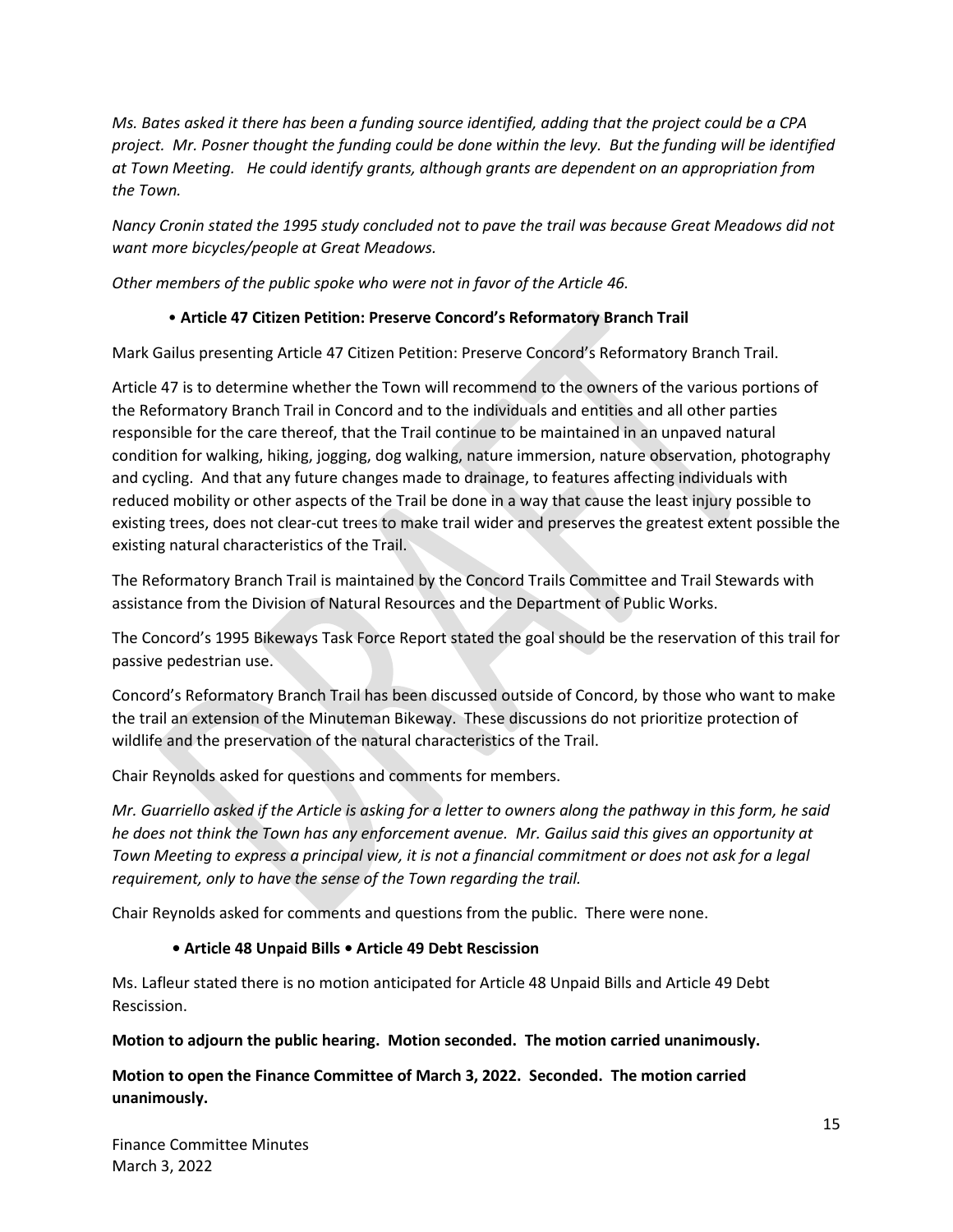The committee confirmed Articles 3,7, 9,10,11,12,13,14,26,27,28,and 46 will be voted on tonight. The committee stated Articles 24 and 25 will required more information before a vote. The members had a consensus that Article 47 was not under in the Finance Committee purview.

The was a public comment was made asking that the Finance Committee take a vote on Article 47.

**Motion to vote in the affirmative on Article 3 Meeting Procedure. Motion seconded. Motion carried unanimously.** 

**Motion to vote in the affirmative on Article 7 Use of Free Cash. Motion seconded. Motion carried unanimously.** 

**Motion to vote in the affirmative on Article 9 FY23 Town Budget. Motion seconded. Motion carried unanimously.**

**Motion to vote in the affirmative on Article 10 Capital Improvement and Debt Plan. Motion seconded. Motion carried unanimously.** 

**Motion to vote in the affirmative on Article 11 Senior Means-Tested Property Tax Exemption. Motion seconded. Motion carried unanimously.**

**Motion to vote in the affirmative on Article 12 Appropriation for Senior Means-Tested Tax Exemption. Motion seconded. Motion carried unanimously.** 

**Motion to vote in the affirmative on Article 13 OPEB Trust Fund Appropriation and Article 14 OPEB Trust Fund Expense. Motion seconded. Motion carried unanimously.**

**Motion to vote in the affirmative Article 26 Community Preservation Committee Appropriation Recommendations. Motion seconded. Motion carried unanimously.**

**Motion to vote in the affirmative on Article 27 Amend Departmental Revolving Funds Bylaw and Article 28 Authorize Expenditure of Revolving Funds Under Mass. Gen. Laws c. 44, § 53E ½. Motion seconded. Motion carried unanimously.**

**Motion to vote no action on Article 46 Citizen Petition Reformatory Branch Trail Feasibility Study. Motion seconded. Motion carried unanimously.** 

**Motion to vote no position on Article 47 Citizen Petition: Preserve Concord's Reformatory Branch Trail. Motion seconded. Motion carried unanimously.**

**Motion to adjourn. Motion Seconded. Motion carried unanimously.** 

**Documents[: https://concordma.gov/DocumentCenter/View/35242/Article-3-Meeting-Procedure](https://concordma.gov/DocumentCenter/View/35242/Article-3-Meeting-Procedure)**

**<https://concordma.gov/DocumentCenter/View/35241/Article-7-Use-of-Free-Cash>**

**<https://concordma.gov/DocumentCenter/View/35240/Article-8-FY22-Budget-Line-Item-Adjustments>**

**<https://concordma.gov/DocumentCenter/View/35239/Article-9-FY2023-Town-Operating-Budget>**

**<https://concordma.gov/DocumentCenter/View/35243/Article-10-FY2023-Town-Capital-Budget>**